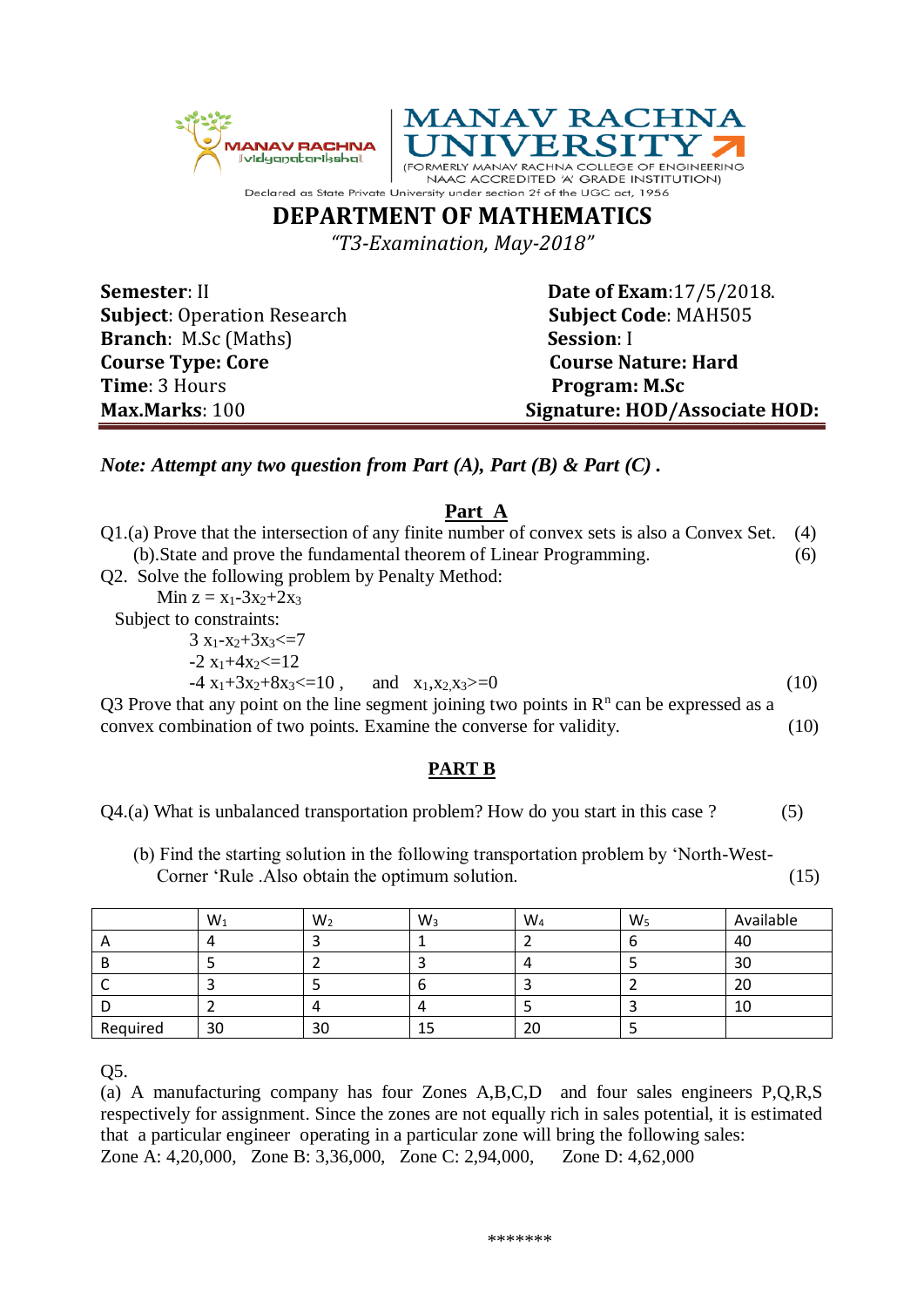The engineers are having different sales ability. Working under the same conditions their yearly sales are proportional to 14,9,11 and 8 respectively. The criteria of maximum expected total sales is to be met by assigning the best engineer to the richest zone, the next best to the second richest zone and so on. Find the optimum assignment and maximum sales. (15)

(b).Give the mathematical formulation of an assignment problem. (5)

Q6(a) A steel company has three open hearth furnaces and five rolling mills. Transportation cost (rupees per quintal) for shipping steel from furnaces to rolling mills are shown in the following  $table:$  (10)

|          | $M_1$ | M <sub>2</sub> | $M_3$ | $M_4$ | M <sub>5</sub> | Capacities |
|----------|-------|----------------|-------|-------|----------------|------------|
|          |       |                |       |       |                |            |
|          |       | $\mathbf{u}$   |       |       |                |            |
|          |       |                |       |       |                | 14         |
| Required |       | $\overline{ }$ |       |       | $\epsilon$     |            |

Q5(b). Explain clearly the salesman problem and discuss the method of solve it. (10)

## **PART C**

Q7(a). The payoff matrix of a game is given. Find the solution of the game to the player A and  $B.$  (3)

|          | PLAYER B       |    |  |     |  |  |
|----------|----------------|----|--|-----|--|--|
|          |                |    |  | ''' |  |  |
| PLAYER A |                |    |  |     |  |  |
|          |                |    |  |     |  |  |
|          | $\mathsf{III}$ | -4 |  |     |  |  |
|          |                |    |  | -4  |  |  |

(b ) For the game with the following payoff matrix, determine the optimum strategies and the value of the game: (7)

 $P<sub>2</sub>$  $P_1$ <sup>5</sup> 1 3 4

(c). Consider a "modified" form of " matching biased coins" game problem. The matching player is paid Rs. 8.00 if the two coins turn both heads and Re. 1.00 if the coins turn both tails. The non-matching player is paid Rs.3.00 when the two coins do not match. Given the choice of being the matching or non-matching player, which one would you choose and what would be your strategy? (10)

 $Q8(a)$  State the fundamental theorem of rectangular games.  $(2)$ 

(b) Explain the following terms:

| (i) |  | Two-person zero-game (ii) Pure strategy in game theory. | (3) |
|-----|--|---------------------------------------------------------|-----|
|-----|--|---------------------------------------------------------|-----|